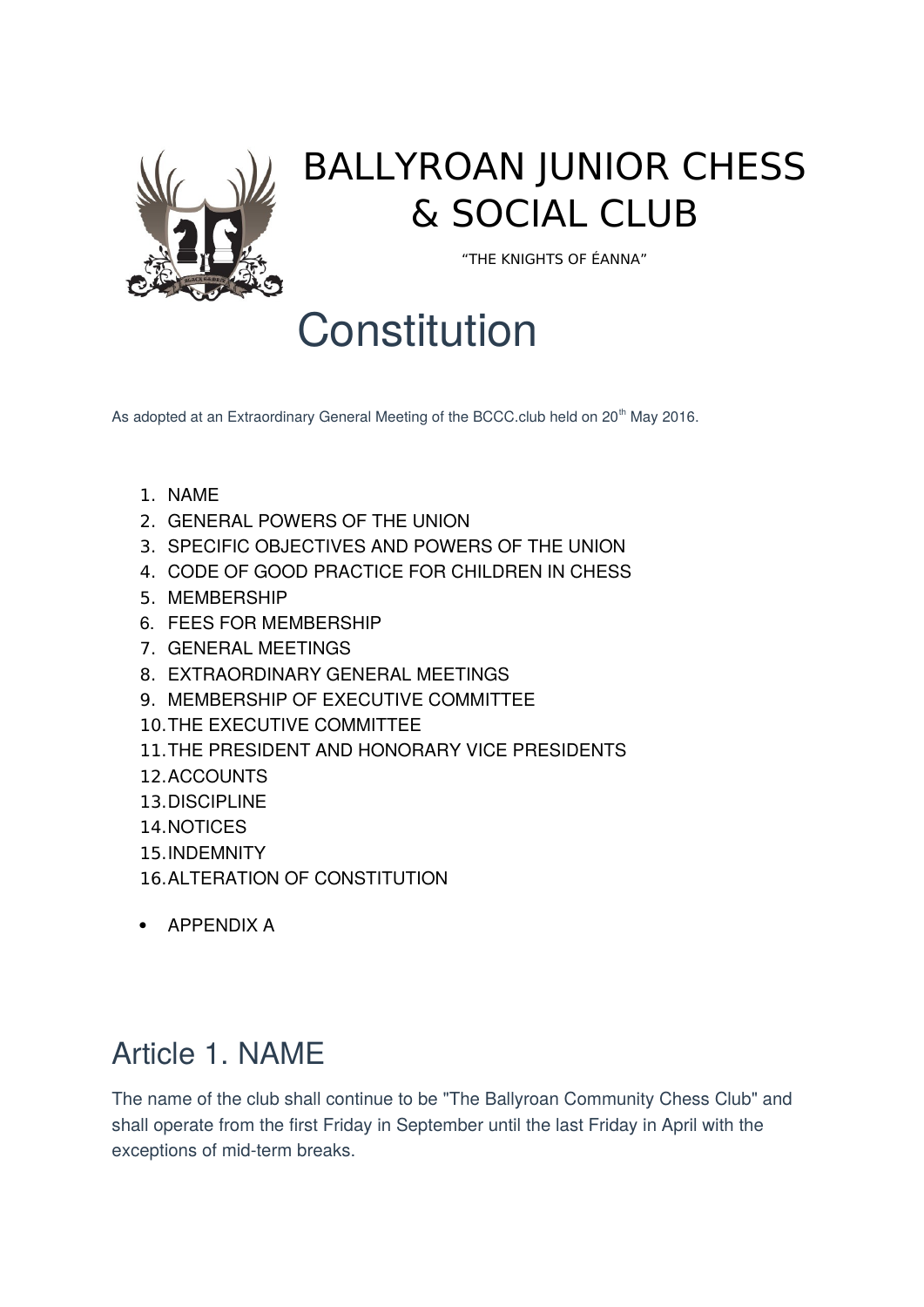#### Article 2. GENERAL POWERS OF THE CLUB

The BCCC. will be the governing body of chess in the school (Colaiste Eanna) and will be affiliated to the Irish Chess Union of Ireland. In this capacity it will have sole responsibility to nominate individual players and teams to represent the school or club in Regional, National and International chess tournaments.

## Article 3. SPECIFIC OBJECTIVES AND POWERS OF THE CLUB

3.1 The Club shall have the following specific objectives:

- a. To maintain affiliation to the I.C.U.
- b. To encourage, develop and promote the sport of Chess in the school.
- c. To fulfil club obligations.
- d. To maintain the club's rating register.
- e. To ensure that the club and school is represented at Irish Chess Championship annually.
- f. To administer the playing of competitive Chess.
- g. To endeavour to raise the standard of Chess playing in the club.
- h. To obtain sponsorship for the club and its members.

3.2 The Union shall also have the following powers:

- a. To affiliate to any other body that the committee of the club shall from time to time deem appropriate with a view to furthering the aims and objectives of the club.
- b. To raise funds and accumulate income and to receive subscriptions, donations and bequests.
- c. To invest all monies of the club in any forms of investment authorised by law as proper investments for charity funds ie student develop via coaching and subvention to members of cost incurred in representing both school and club in registered competitions.
- d. To adopt such measures of making known the activities of the club as may seem expedient.
- e. To enter into joint ventures for the promotion, administration or playing of Chess either in Ireland or internationally.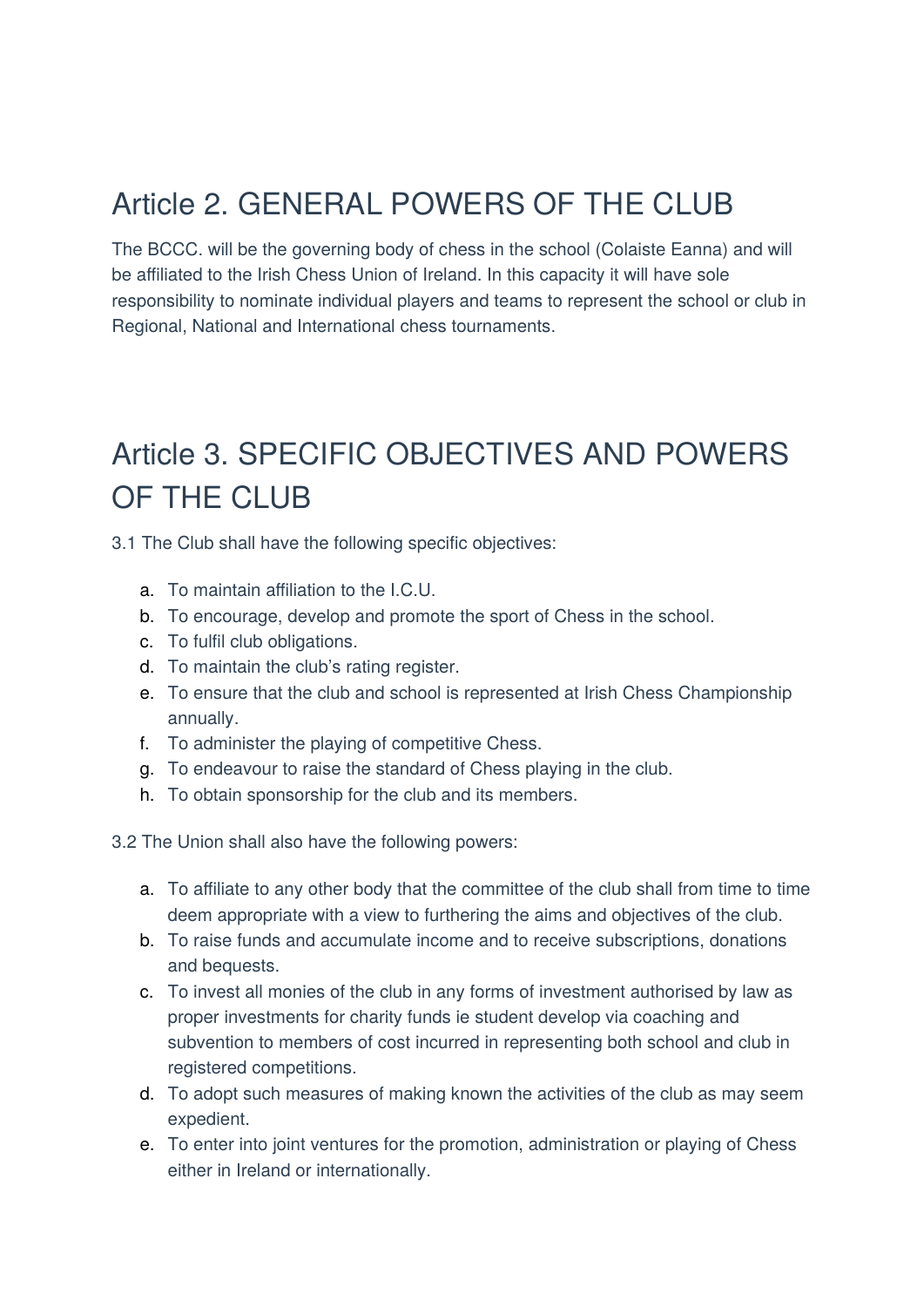f. To lay before the membership rules for the orderly running of the club. These rules shall form Appendix A of this constitution and shall be adopted and/or amended by a General Meeting by simple majority and shall be binding on all members.

## Article 4. CODE OF GOOD PRACTICE FOR CHILDREN IN CHESS

The club undertakes in all its activities to have special regard for the protection of children in chess. It undertakes to ensure that a Code of Good Practice for Children in Chess is implemented in the club, and that procedures for dealing with any complaints are put in place.

#### Article 5. MEMBERSHIP

Membership of the club shall be open to all persons from the local community and particularly those who are or have been affiliated to the school as students, both past or present, parent, guardian thereof, and sibling of and who agree to be bound by the provisions of this constitution and comply with its bye laws.

#### Article 6. FEES FOR MEMBERSHIP

The fees and subscriptions to be paid for membership shall be determined by the Executive annually in advance of the Annual General Meeting and shall be reported to that meeting in the Treasurer's Report.

#### Article 7. GENERAL MEETINGS

7.1 The AGM shall be held between 1st and 30th May in each calendar year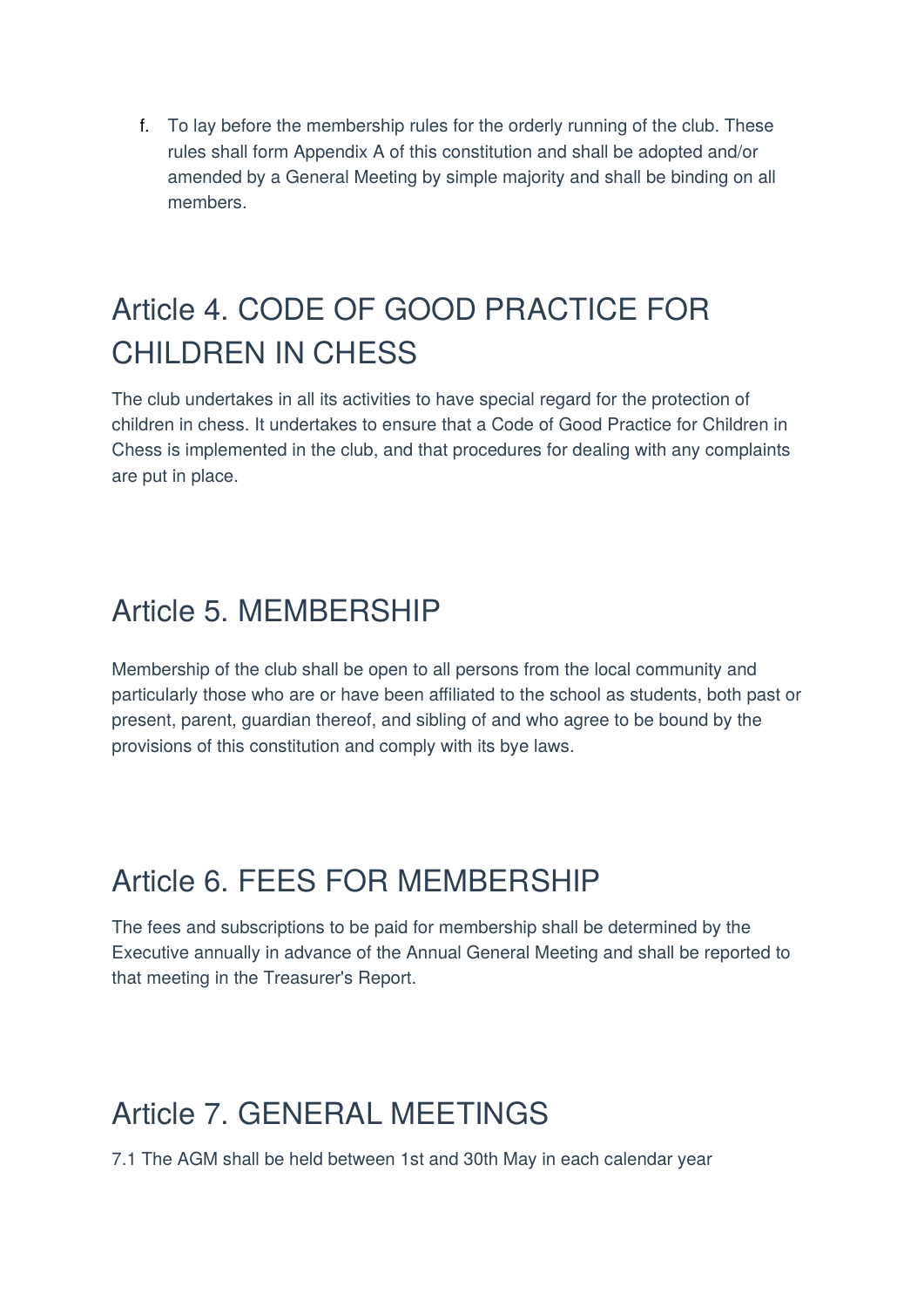7.2 Not less than two weeks' notice shall be given to members of the club of the date and venue of the meeting, of the agenda for the meeting, of any motions for consideration at the meeting, and of any valid nominations for membership of the Executive Committee.

7.3 Without prejudice to other forms of communication with members of the club, publication on the school's web site shall be deemed to satisfy the requirements of giving notice to members.

7.4 No business shall be transacted at any General Meeting unless a quorum is present; the quorum shall consist of 3 persons entitled to vote at General Meetings of the club.

7.5 The Chairman of the Executive Committee or in his/ her absence the Vice-Chairman of the Executive Committee shall preside at General Meetings. If the Chairman and Vice-Chairman are not present within 15 minutes after the time appointed for the holding of the meeting or are unwilling to act the members (including the members of the Executive Committee) who are present shall elect one of their number to act as Chairman of the meeting.

7.6 Only fully paid members of the club are qualified to receive notice of, to attend, speak or vote at General Meetings of the club. However, members of the club who are under the age of fourteen years on the previous 1st of January, shall be entitled to attend but not to vote at General Meetings. Whether in the case of an AGM or an EGM, payment of membership fees before the notice of the meeting is issued, shall determine eligibility to vote. However, if an EGM is called within four months of an AGM, those who were eligible to vote at the AGM, will be considered eligible to vote at the EGM.

7.7 Any motion must be seconded at the General Meeting before it may be discussed. A Motion or Resolution may be moved or seconded by the Executive Committee in its own name. Nothing in this rule shall operate so as to prevent guests of the Executive Committee from attending any general meeting of the club and from addressing the meeting if so invited by the Chairman of the meeting. Motions shall not be accepted at any General Meeting of the club of which one clear week prior notice shall not have been given unless:

- a. They relate solely to the conduct of the meeting; or
- b. They relate to a matter which could not reasonably have been the subject of a written Motion with the appropriate notice; or
- c. In the opinion of the Chairman of the General Meeting they are of a minor nature.

7.8 All questions arising at general meetings of the club shall be decided by a majority of votes of the members present and voting. In the case of votes for the election of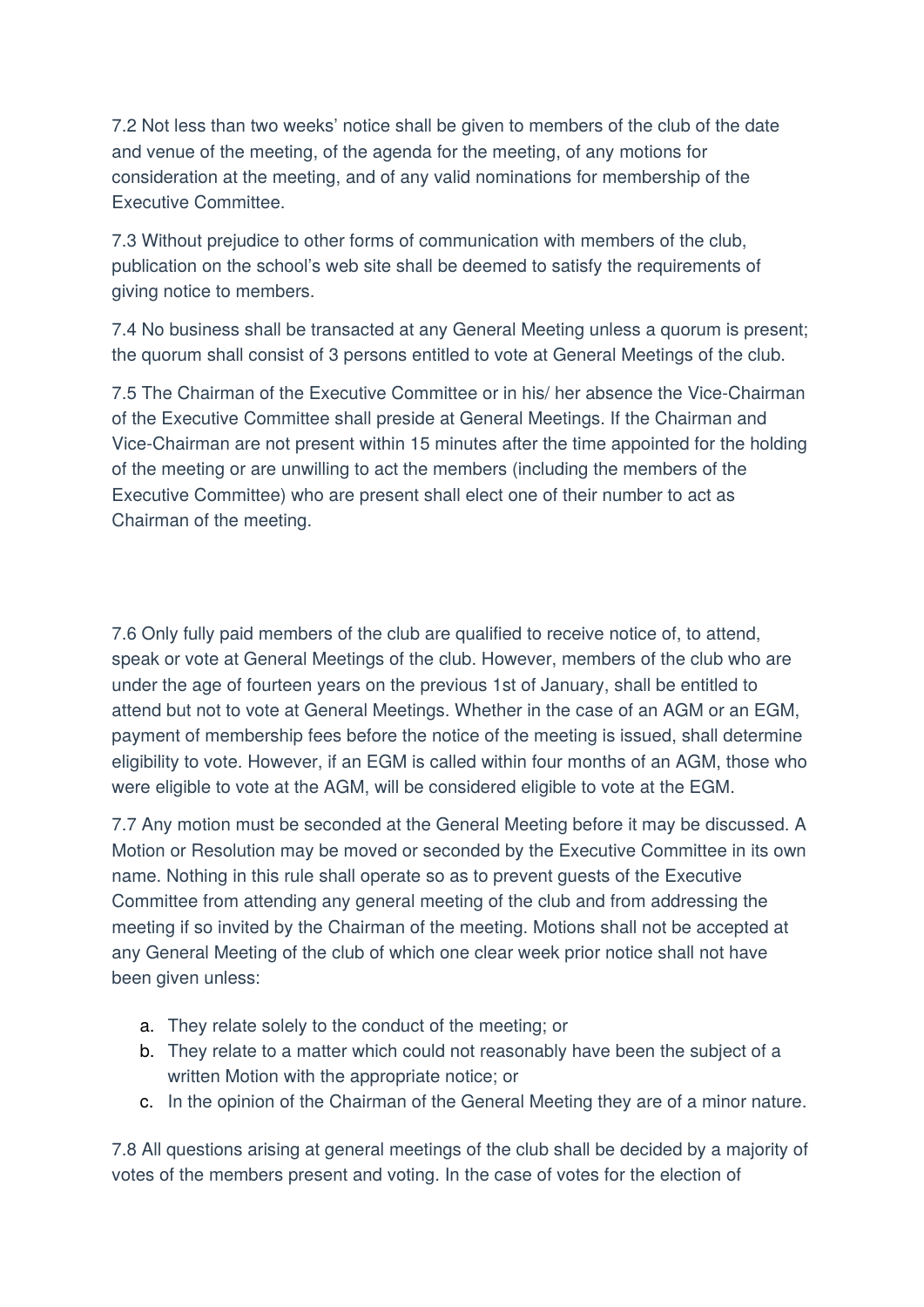members of the Executive Committee, voting shall be by written ballot. Votes on all other questions shall be cast by a show of hands, unless the presiding Chairman shall decide otherwise. In the event of a tied vote, (either in an election or on a motion), the presiding Chairman shall have an additional casting vote.

7.9 The annual general meeting shall be held to receive the reports of the Hon. Secretary, the Hon. Treasurer, and of other members of the Executive Committee having specified executive functions, to approve the audited accounts of the Union, to elect the Executive Committee for the ensuing year, to appoint an auditor, and for the transaction of any other business.

7.10 Accidental failure to advise any fully paid up individual member of the Union of any meeting shall not invalidate the holding of that meeting.

## Article 8. EXTRAORDINARY GENERAL MEETINGS

8.1 An Extraordinary General Meeting of the club shall be convened by the Hon. Secretary at the request of the Chairman or on the written requisition of not less than two-thirds fully paid individual members of the club. The requisition must state the objects of the meeting and must be signed by the requisitionist and may consist of several documents in like form each signed by one or more requisitionist.

8.2 An extraordinary General Meeting must be convened by the Hon. Secretary of the club within 60 days of the receipt by him or her of the request or requisition mentioned above. At least one clear weeks' notice of the date, time and venue of the meeting and of motions for consideration at that meeting shall be given.

8.3 The other rules of this Constitution applicable to general meetings shall also be applicable to Extraordinary General Meetings.

## Article 9. MEMBERSHIP OF EXECUTIVE **COMMITTEE**

9.1 No person shall be eligible to stand for election to membership of the Executive Committee unless that person:

a. Is a fully paid up individual member of the club; and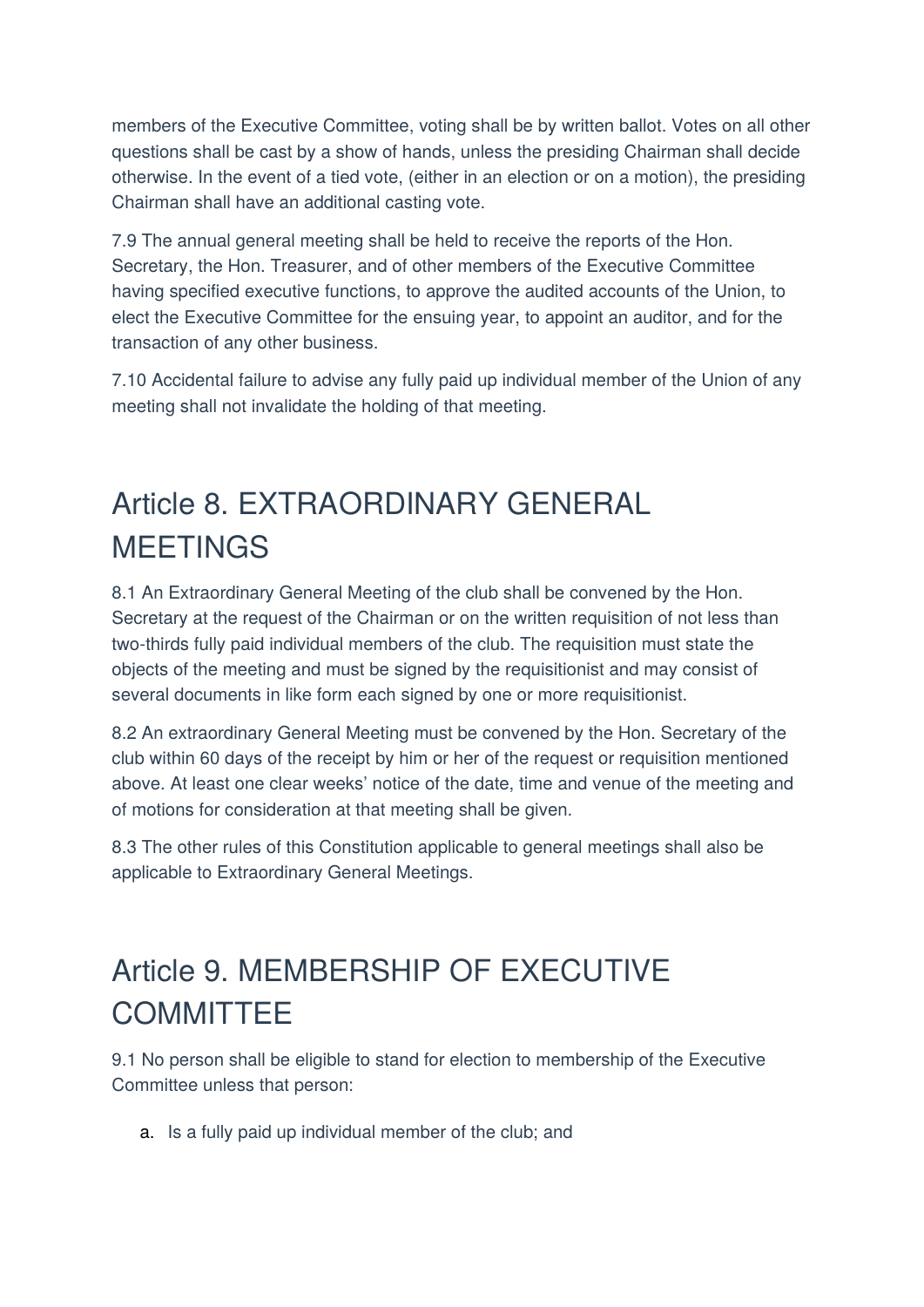- b. Subject to rule 9.3 below, has been proposed in writing by a fully paid up member (such proposal to reach the Hon. Secretary prior to the notice of the Annual General Meeting being sent out) for a specific position; and
- c. Is seconded at the Annual General Meeting by a fully paid up member of the club; and
- d. Subject to rule 7.3 gives at least 7 clear days' notice in writing to the Hon. Secretary of the club prior to the Annual General Meeting of his/her willingness to stand for election otherwise that person shall be deemed not to be qualified to stand.

9.2 The Executive Committee shall consist of a Chairman, Vice Chairman, Secretary, Treasurer, Membership Officer, Game Development Officer, Junior Officer, Tournament Director.

9.3 At each Annual General Meeting of the club, one person shall be elected to each of the officer positions mentioned in Article 9.2. If the number of candidates qualified to stand for a position exceeds one, a ballot shall be held using the system of proportional representation (single transferable vote). In the event of a tie, the presiding Chairman shall have a casting vote.

9.4 If no candidates have been validly nominated for a particular position, the Chairman shall accept nominations from the floor. If more than one candidate is validly nominated, a secret ballot shall be held among these candidates and the candidate attracting the greatest number of votes shall be declared elected.

9.5 None of the successful candidates shall take up their positions until after the end of the meeting.

9.6 In the event that there are no candidates for an Officer position at the Annual General Meeting, after nominations have been sought from the floor, the incoming Executive will have the power to nominate a member of the club to carry out these duties. This power shall also apply in the event of casual vacancies arising over the course of a year.

9.7 If one officer holds more than one Executive Committee position, that officer shall have only one vote.

9.8 If an executive member misses 2 committee meetings during their term without apologies, they are deemed resigned.

## Article 10. THE EXECUTIVE COMMITTEE

10.1 The affairs of the club shall be managed by the Executive Committee which may exercise all powers of the club which are not by these rules required to be exercised by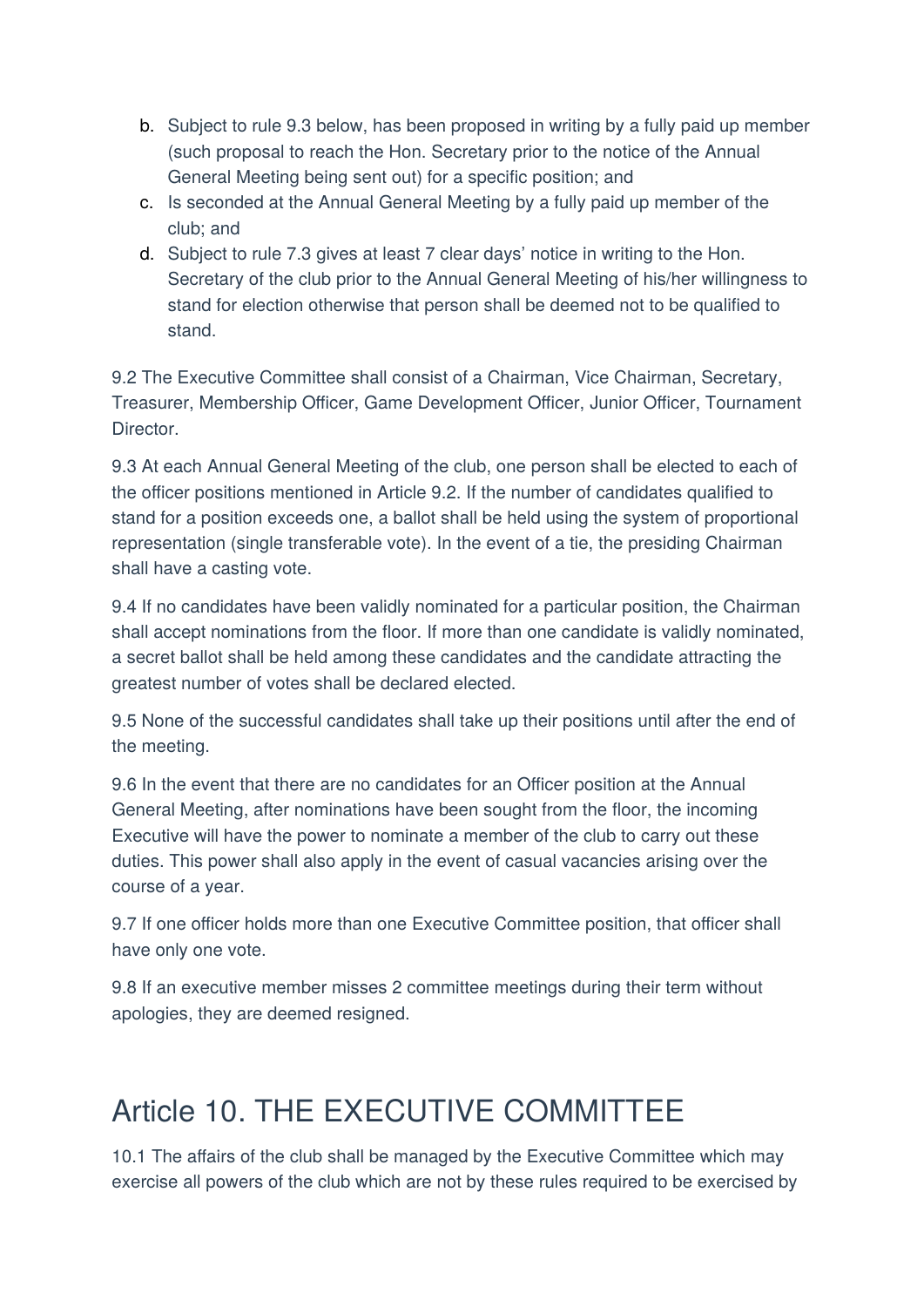the club in general meeting subject to any directions being not inconsistent with this constitution as may be given by the club in general meetings; but no such direction given by the club in general meetings shall invalidate any prior act of the Executive Committee which would have been valid if that direction had not been given.

10.2 The Executive Committee shall have the power to make amend or repeal from time to time all such bye-laws regulations and standing orders consistent with this Constitution as it shall think expedient for the management and wellbeing of the club. It alone shall exercise the powers of the club to award internal chess competitions or other titles connected with Chess for the club.

10.3 The members of the Executive Committee may meet together for the dispatch of business, adjourn or otherwise regulate their meetings as they think fit. Questions arising at any meeting shall be decided by majority vote of those present and voting. In the event of a tie the presiding Chairman shall have a second or casting vote. If the Committee so resolves, it shall not be necessary to give notice of a meeting of the Committee to any member of the Committee who being resident in Ireland is for the time being absent from Ireland.

10.4 No business shall be transacted at any meeting of the Executive Committee unless five members of the Committee are present, either in person or by other communication method, at the time when the meeting proceeds to business.

10.5 The Executive may appoint persons, who are not members of the executive, to carry out specific functions or responsibilities (e.g. Team Selection, Tournament Director, Arbitration, Membership of Disciplinary Committee), provided that any person appointed is a member of the club and shall at all times be answerable to the Executive. No person given a function in this way shall be deemed to be a holder of an office and the Committee may deprive that person of their functions or responsibilities, if it considers they are not being carried out in a satisfactory way.

10.6 The Executive may also appoint sub committees to carry out specific tasks or responsibilities. Sub Committees will normally be chaired by a Member of the Executive.

10.7 There shall be a junior subcommittee which shall have specific responsibility for promoting chess among those under 14 and for organising National Championships teams at various under age levels. This Committee will be chaired by the Junior Officer elected at the Annual General Meeting. It will have a wide level of independence in the organisation of its affairs and will have its own accounts. These accounts will be considered part of the club accounts and be subject to audit.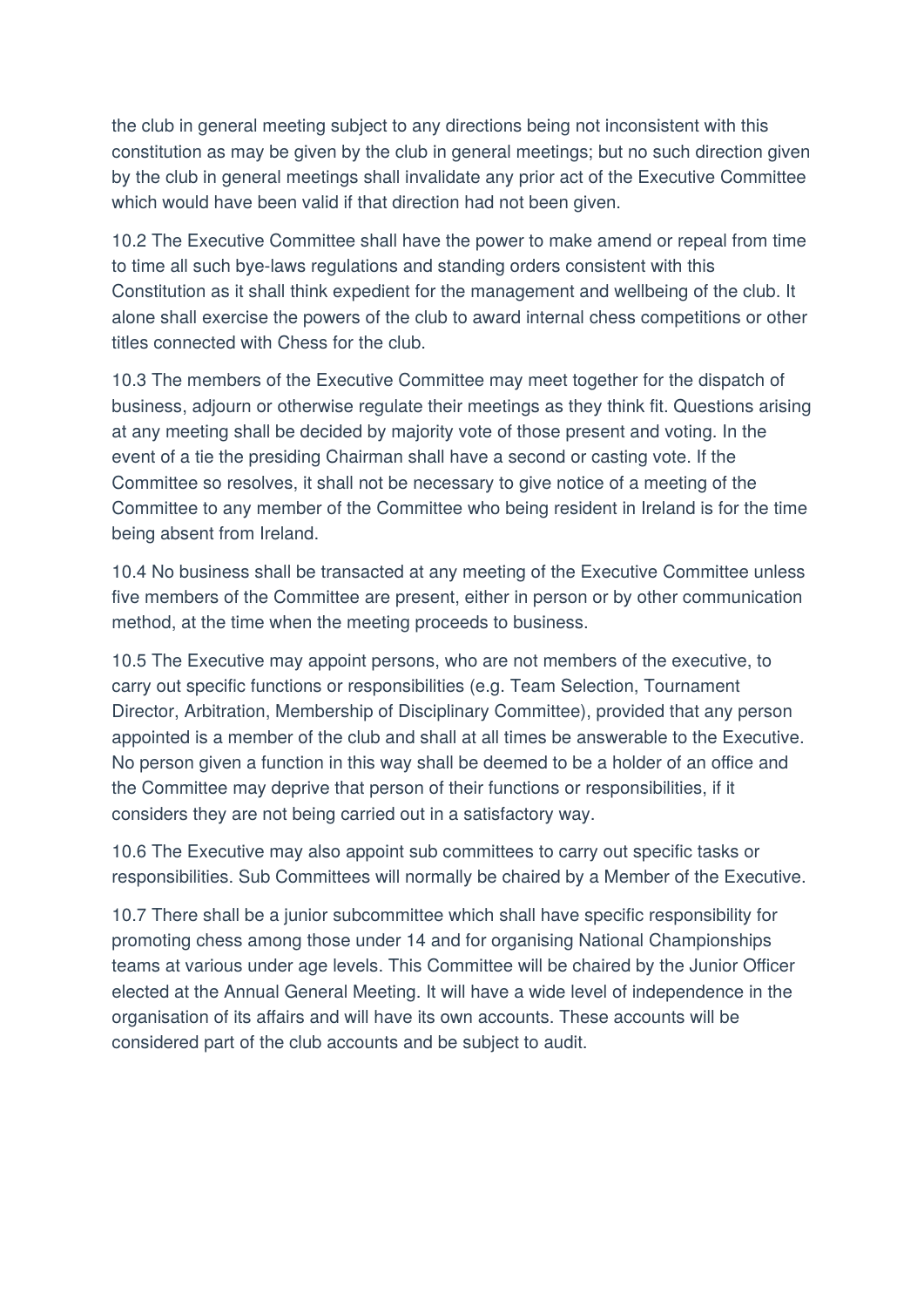## Article 11. THE PRESIDENT AND HONORARY VICE PRESIDENTS

11.1 The Executive Committee shall have power to appoint a non-executive President of the club and one or more non-executive Honorary Vice-Presidents, who shall not necessarily be fully paid up members of the club. The functions and responsibilities of the President and of each of the Honorary Vice-Presidents shall be agreed from time to time between the Committee and the President, or the Committee and each Honorary Vice-President as the case may be, but the President and the Honorary Vice-Presidents shall have the right to attend and be heard at all general meetings of the club and shall have the right to address the Executive Committee. While it is intended that the President shall hold office for a term of three years from the date of his/her appointment the Committee shall have power at any time to declare the office vacant if a resolution to this effect is passed by a majority of two-thirds of the total voting membership of the Committee provided always that the requirements of natural justice shall be observed by the Committee.

11.2 The Executive Committee (and the Executive Committee alone) may recommend to an annual general meeting that a position of Honorary Officer or honorary membership of the club for life be bestowed on any person, whether such a person is a fully paid up member of the club or not.

#### Article 12. ACCOUNTS

Accounts of the Club shall be prepared in respect of each subscription year by the Hon. Treasurer. Copies of the accounts will be made available to members of the club least one week in advance of the AGM.

-The accounts of the club shall be submitted to the schools Board of Management for approval and the B.O.M. will have the right and the authority to make any changes to the club's accounts as it sees fit.

#### Article 13. DISCIPLINE

The Executive Committee may discipline by means of a fine or any other suitable penalty and/or suspend from membership of the club any individual member or organisation who contravenes any of these rules or any of the bye-laws made by the Executive Committee or who in the opinion of the Executive Committee is guilty of unacceptable behaviour or has brought the club into disrepute. In exercising these and other functions, The Executive shall ensure that the requirements of natural justice are observed before exercising its powers. The Executive Committee shall be bound by any rules contained in Appendix A.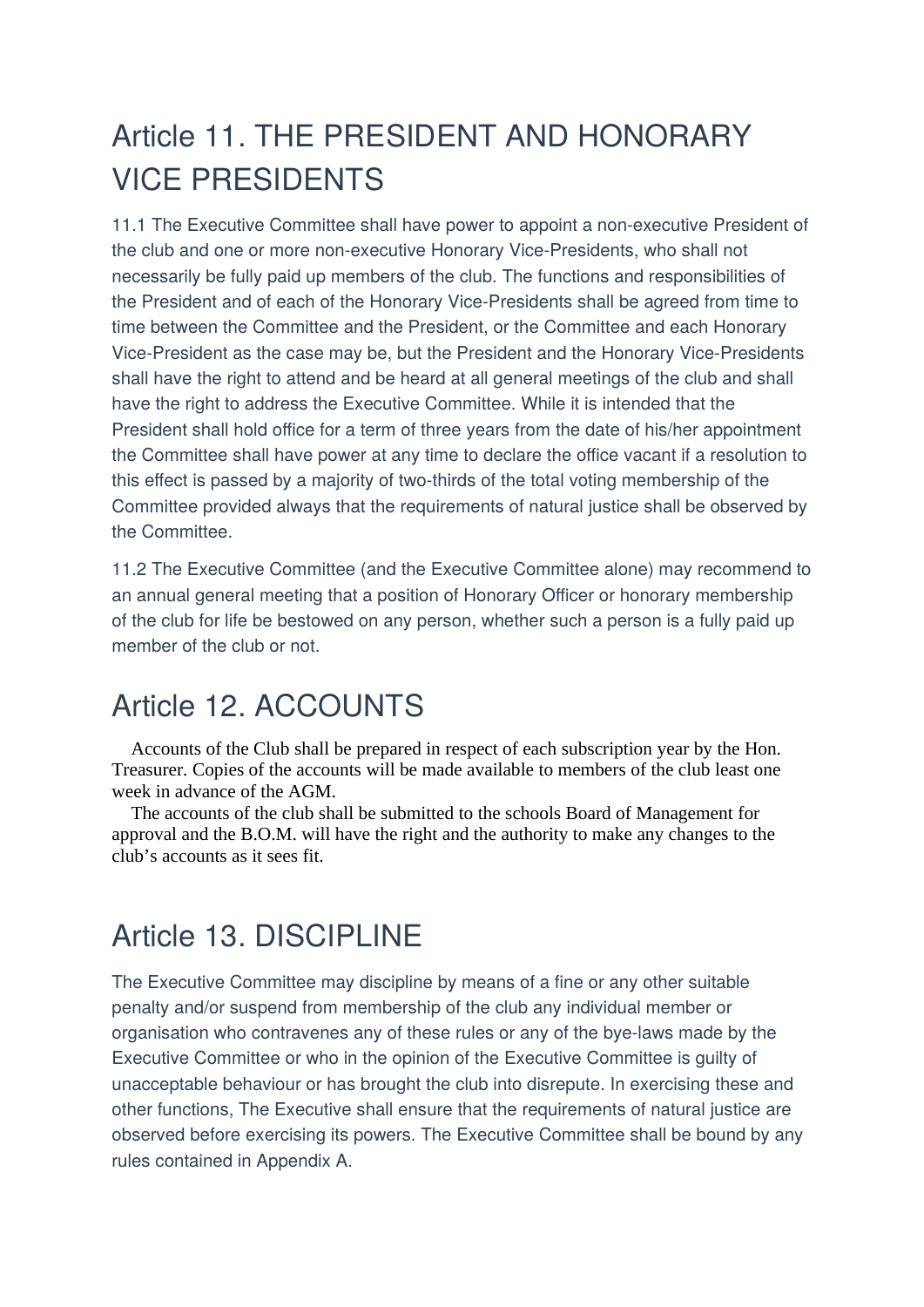#### Article 14. NOTICES

Notices required to be given under the Constitution may be given in any of the following ways:

- a. By handing it to the intended recipient.
- b. By posting it to the postal address recorded in the club membership list.
- c. By delivering it by hand to the postal address recorded in the club membership list.
- d. By sending it through e-mail to the e-mail address recorded in the club membership list.
- e. By publishing it on the school's web-site.

#### Article 15. INDEMNITY

Every member of the Executive Committee and of any Sub-Committee established under 10.6 shall be indemnified by the club against all actions claims demands costs damages and expenses (other than traveling expenses) incurred by such member in carrying out the duties assigned to him/her unless these arose as a result of any omission or unauthorised act on the part of such member.

#### Article 16. ALTERATION OF CONSTITUTION

16:1 This constitution shall only be amended at an Annual General Meeting of the club, or at an Extraordinary General Meeting of the club specifically called for that purpose. The text of any amendments must be included with the notice convening the meeting and a two-thirds majority of those present and entitled to vote at any general meeting shall be necessary before any amendment is carried.

16:2 The B.O.M. of Colaiste Eanna will have the right and the authority to alter any article of the club's constitution it sees fit with no recourse from club members. The